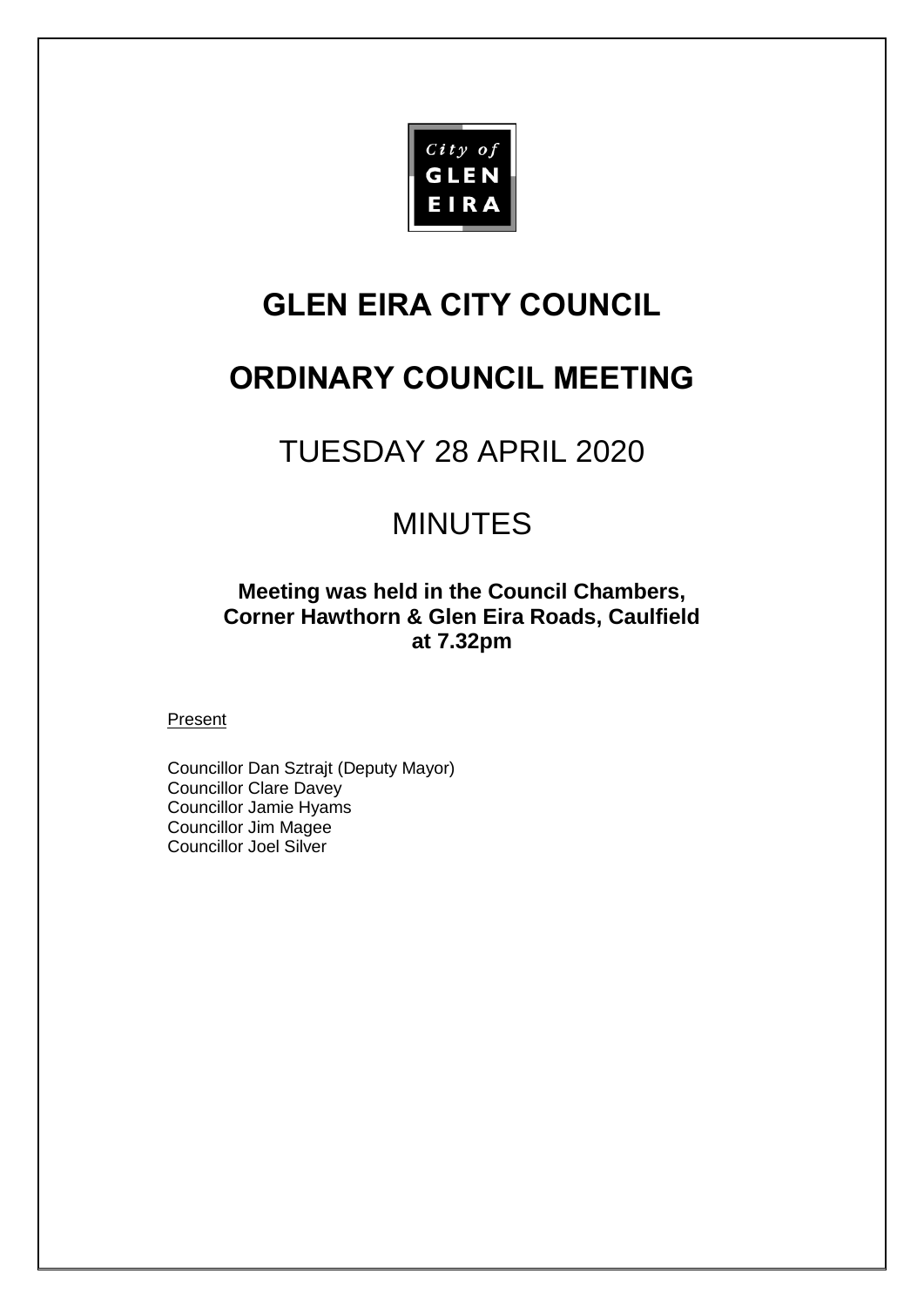### **INDEX**

| 1. |                                                                                                                                                  |  |
|----|--------------------------------------------------------------------------------------------------------------------------------------------------|--|
| 2. |                                                                                                                                                  |  |
| 3. | REMINDER OF DECLARATION BY MEMBERS OF ANY DIRECT AND INDIRECT<br><b>CONFLICT OF INTEREST OR PERSONAL INTEREST IN ANY ITEMS ON THE</b>            |  |
| 9. |                                                                                                                                                  |  |
|    | 9.1                                                                                                                                              |  |
| 4. | <b>CONFIRMATION OF MINUTES OF PREVIOUS COUNCIL MEETING OR</b>                                                                                    |  |
| 5. | RECEPTION AND READING OF PETITIONS AND JOINT LETTERS 6                                                                                           |  |
|    | Petition: Climate Emergency Declaration and Action Plan 6<br>5.1                                                                                 |  |
| 6. | <b>REPORTS BY DELEGATES APPOINTED BY COUNCIL TO VARIOUS</b>                                                                                      |  |
| 7. | REPORTS FROM COMMITTEES AND RECORDS OF ASSEMBLY                                                                                                  |  |
|    | 7.1                                                                                                                                              |  |
|    |                                                                                                                                                  |  |
|    | 7.2                                                                                                                                              |  |
|    |                                                                                                                                                  |  |
|    |                                                                                                                                                  |  |
| 8. |                                                                                                                                                  |  |
|    | 8.1<br>Heritage Review of 58 Lumeah Road, Caulfield North 13<br>8.2<br>Proposed heritage protection for 87 and 89 Kambrook Road Caulfield<br>8.3 |  |
|    | 8.4<br>New dwellings approved by VCAT decisions that have set aside Council's<br>8.5                                                             |  |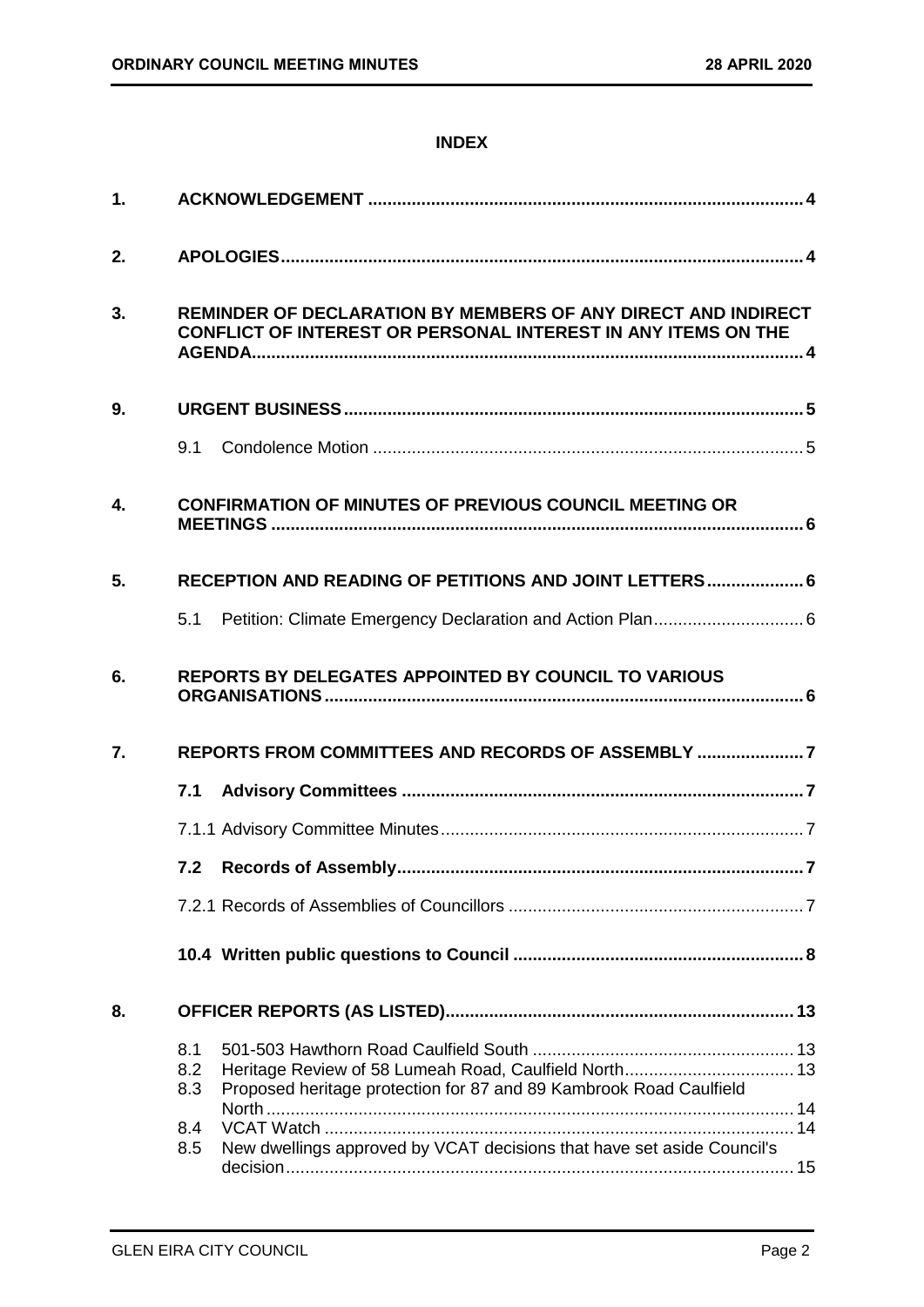|                 | 8.6<br>8.8 | Lease with Victorian Rail Track Corporation (VicTrack) - Railway Lot 20                  |
|-----------------|------------|------------------------------------------------------------------------------------------|
|                 | 8.9        | Financial Management Report for the Period Ending 31 March 2020 16                       |
| 9.              |            |                                                                                          |
| 10 <sub>1</sub> |            |                                                                                          |
|                 |            | 10.1 Requests for reports from a member of Council staff - Nil  17                       |
| 11.             |            |                                                                                          |
|                 |            | 11.1 Tender 2020.48 - Provision for Internal Audit Services Error! Bookmark not defined. |
| 12.             |            |                                                                                          |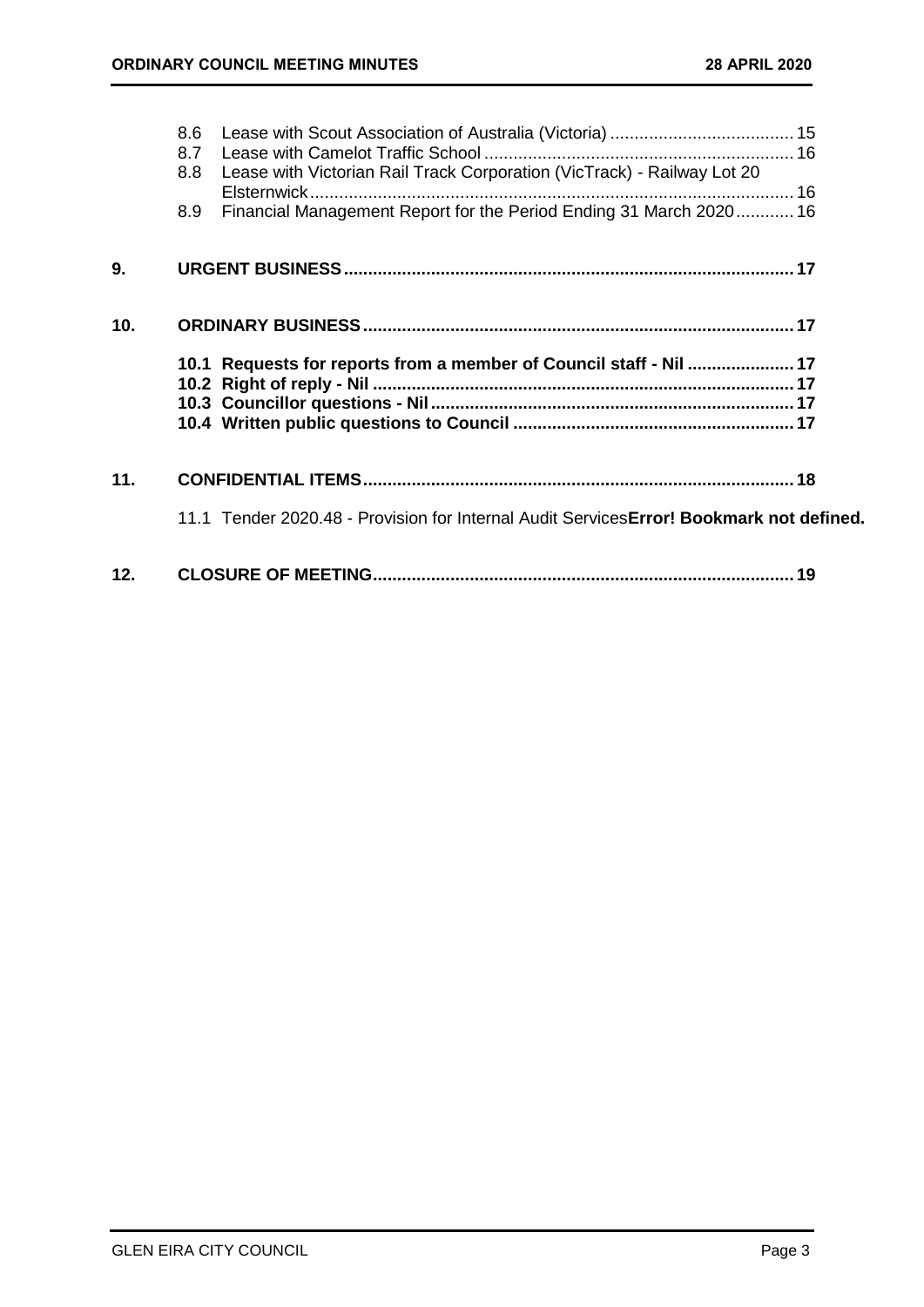

#### <span id="page-3-0"></span>**1. ACKNOWLEDGEMENT**

The Mayor read the acknowledgement.

Glen Eira City Council respectfully acknowledges that the Boon Wurrung people of the Kulin nation are the traditional owners of the land now known as Glen Eira. We pay our respects to their Elders past, present and emerging and acknowledge and uphold their continuing relationship to and responsibility for this land.

#### <span id="page-3-1"></span>**2. APOLOGIES**

Apologies were received from Cr Athanasopoulos, Cr Delahunty, Cr Esakoff and Cr Cade.

**Moved: Cr Hyams Seconded: Cr Silver**

That apologies from Cr Esakoff, Athanasopoulos, Cr Delahunty and Cr Cade be received and noted.

## **CARRIED UNANIMOUSLY**

#### <span id="page-3-2"></span>**3. REMINDER OF DECLARATION BY MEMBERS OF ANY DIRECT AND INDIRECT CONFLICT OF INTEREST OR PERSONAL INTEREST IN ANY ITEMS ON THE AGENDA**

Councillors are also reminded of the requirement for disclosure of conflicts of interest in relation to items listed for consideration on the Agenda, or which are considered at this meeting, in accordance with Sections 77 to 79 of the Local Government Act.

### **Procedural Motion**

**Moved: Cr Sztrajt Seconded: Cr Silver** 

That Council brings forward Item 9 - Urgent Business to be dealt with at this stage of the meeting.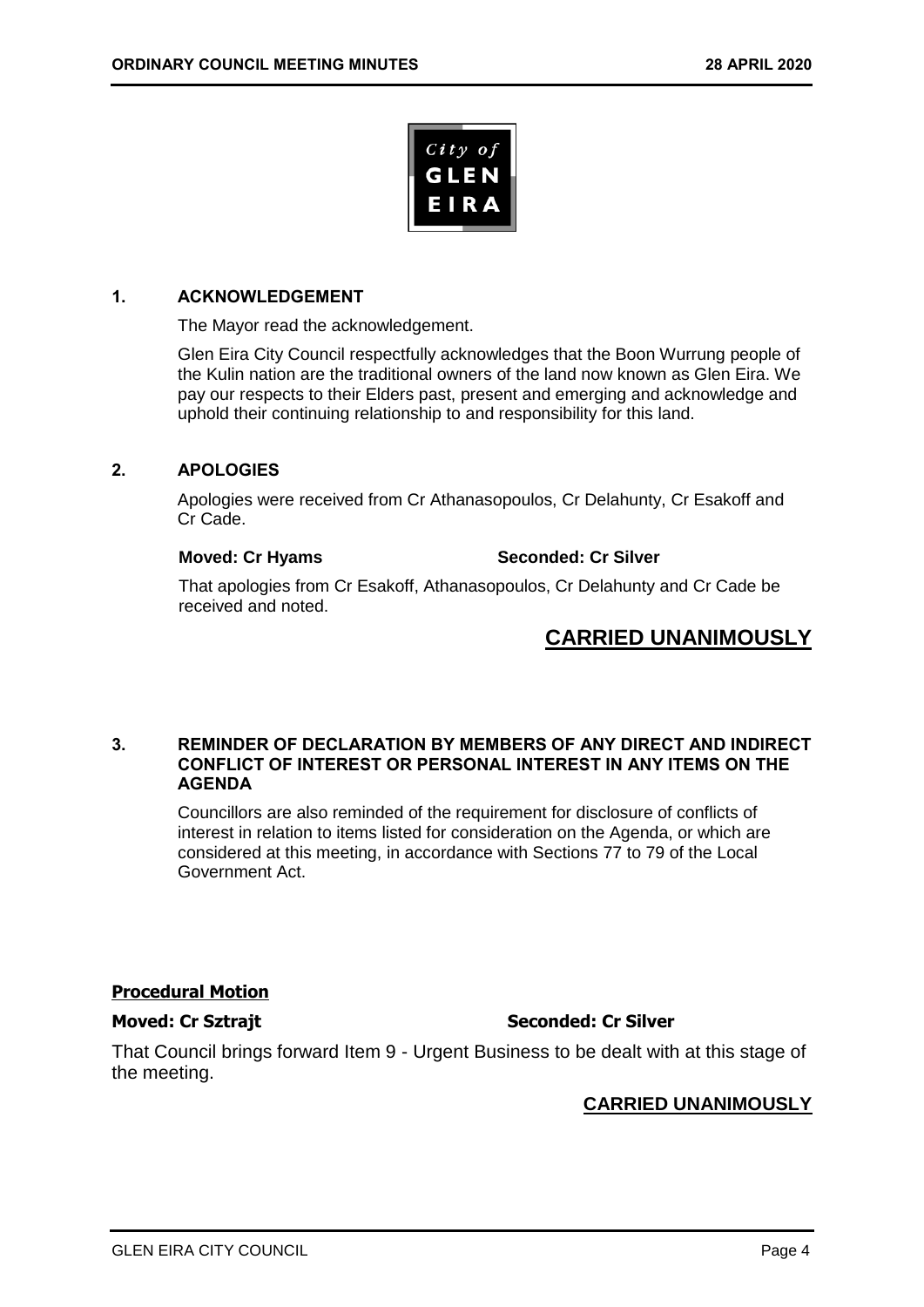#### <span id="page-4-1"></span><span id="page-4-0"></span>**9. URGENT BUSINESS**

#### **9.1 CONDOLENCE MOTION**

### **Moved: Cr Sztrajt Seconded: Cr Silver**

That Council considers a motion of urgent business at this stage of the meeting expressing our condolences for the four Victorian Police Officers who lost their lives last week in the course of their duties.

## **CARRIED UNANIMOUSLY**

#### **Moved: Cr Sztrajt Seconded: Cr Magee**

That Council adopts the following motion:

On behalf of Council and the residents of Glen Eira we extend our sincere condolences to the families, friends and colleagues of the four Victorian Police Officers who, in the course of their duties, were tragically killed last Wednesday.

Leading Senior Constable Lynette Taylor;

Senior Constable Kevin King;

Constable Glen Humphris and

Constable Joshua Prestney

At times like these, we are reminded of the bravery and dedication of our police force.

Risking their lives in the service of others and to protect our safety.

To the police colleagues of those killed, we thank you for your daily bravery and outstanding contribution to our society.

To the families and loved ones, we stand with you in your grief; we know that loss of life in such tragic circumstances compounds your sorrow. We can only hope that knowledge of the loving community support and the dedication and bravery of those involved is in some way a small consolation to your loss.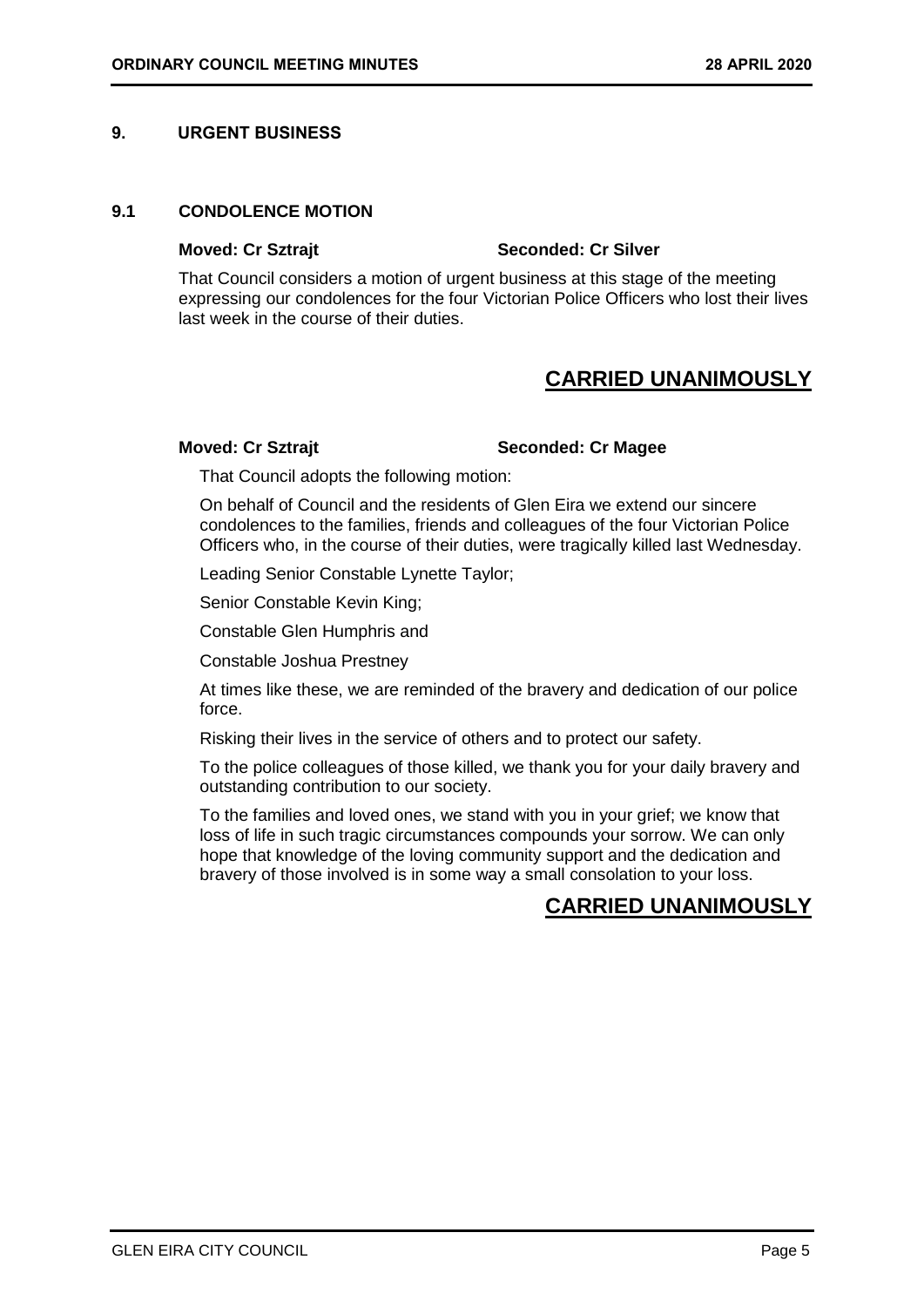### <span id="page-5-2"></span><span id="page-5-0"></span>**4. CONFIRMATION OF MINUTES OF PREVIOUS COUNCIL MEETING OR MEETINGS**

**Moved: Cr Silver Seconded: Cr Magee** 

That the minutes of the Ordinary Council Meeting held on 7 April 2020 be confirmed.

## **CARRIED UNANIMOUSLY**

### <span id="page-5-1"></span>**5. RECEPTION AND READING OF PETITIONS AND JOINT LETTERS**

### **5.1 PETITION: CLIMATE EMERGENCY DECLARATION AND ACTION PLAN**

A petition containing 618 signatures was submitted to the Council Meeting.

The petition read as follows:

'This petition draws to the attention of the Council the need for a Climate Emergency Declaration and Action Plan.

We the undersigned call on the City of Glen Eira to Declare a Climate Emergency and to upgrade their action plan to address the climate crisis.'

**Moved: Cr Davey Seconded: Cr Magee**

That Council:

- 1. receives and notes the petition; and
- 2. considers the petition in conjunction with the Action on Climate Change report being presented to the 5 May 2020 Special Council Meeting.

## **CARRIED UNANIMOUSLY**

### <span id="page-5-3"></span>**6. REPORTS BY DELEGATES APPOINTED BY COUNCIL TO VARIOUS ORGANISATIONS**

Nil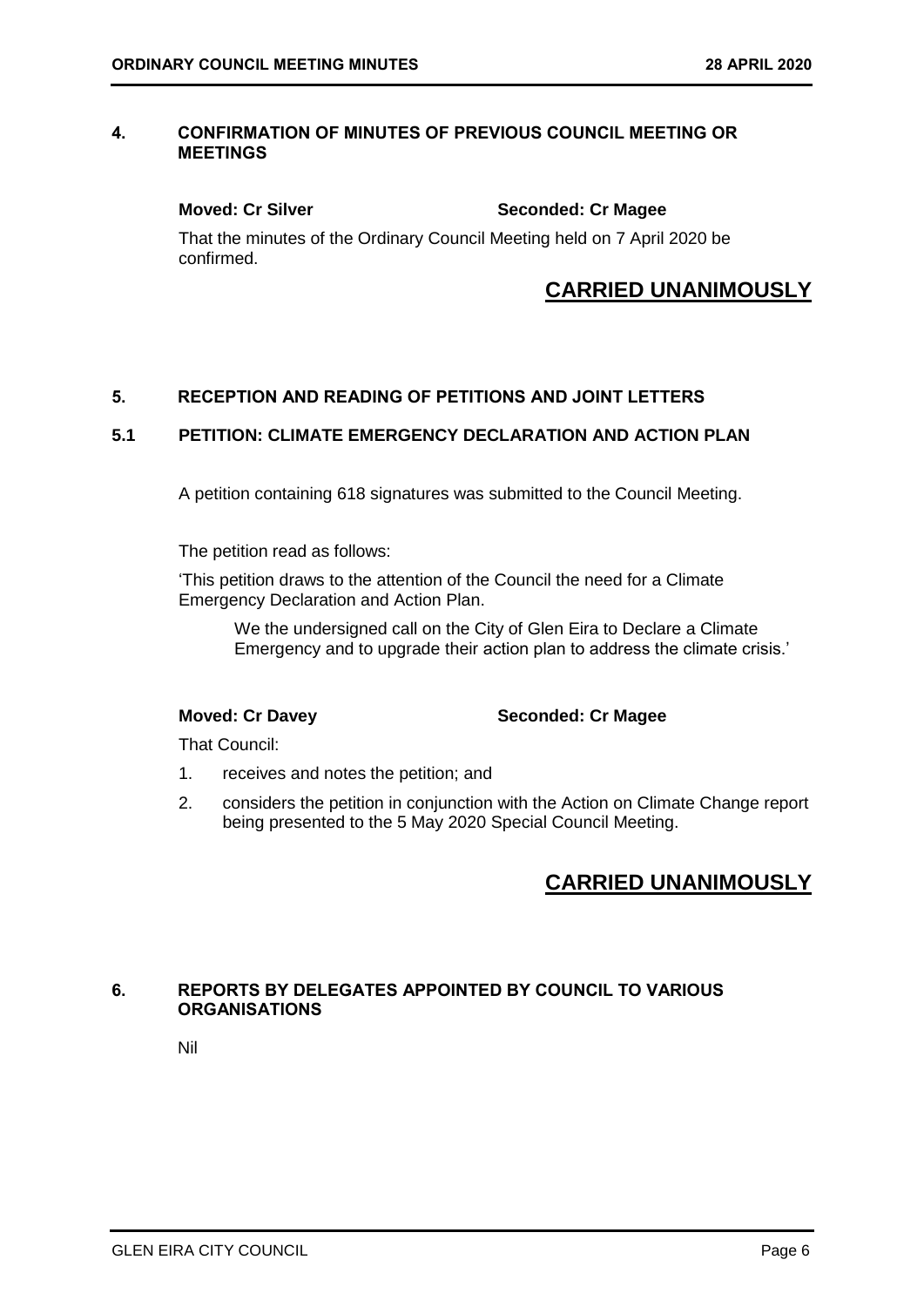### <span id="page-6-2"></span><span id="page-6-1"></span><span id="page-6-0"></span>**7. REPORTS FROM COMMITTEES AND RECORDS OF ASSEMBLY**

### **7.1 Advisory Committees**

#### **7.1.1 ADVISORY COMMITTEE MINUTES**

**Moved: Cr Hyams Seconded: Cr Silver**

That the minutes of the Advisory Committee meetings as shown below be received and noted and that the recommendations of these Committees be adopted.

1. Community Engagement Advisory Committee Meeting Minutes – 1 April 2020

## **CARRIED UNANIMOUSLY**

### <span id="page-6-3"></span>**7.2 Records of Assembly**

### **7.2.1 RECORDS OF ASSEMBLIES OF COUNCILLORS**

**Moved: Cr Silver Seconded: Cr Hyams** 

That the Records of the Assemblies as shown below be received and noted.

- 1. 24 March 2020
- 2. 31 March 2020
- 3. 7 April 2020 Pre-meeting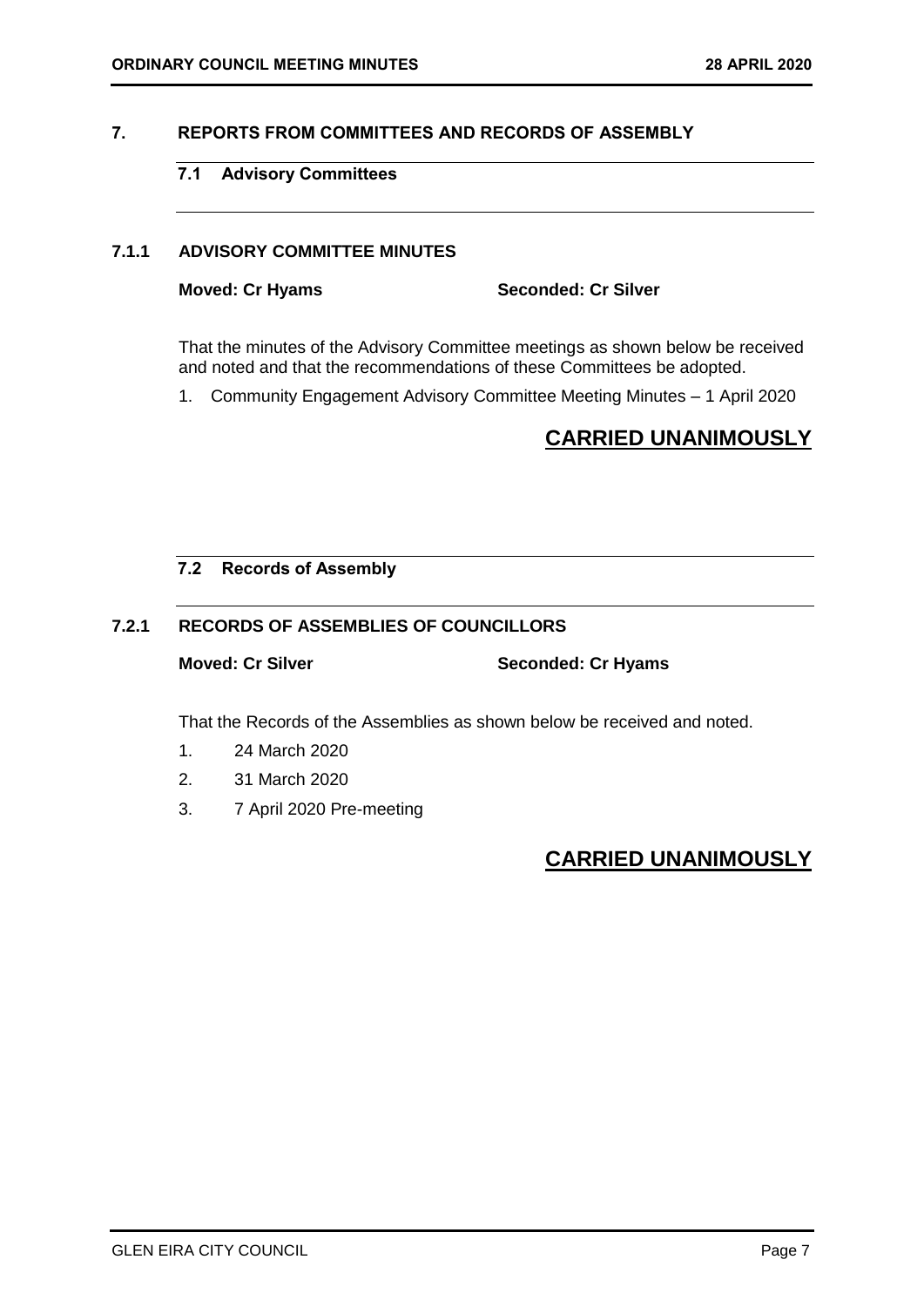#### **Procedural Motion**

#### **Moved: Cr Sztrait Seconded: Cr Davey Seconded: Cr Davey**

That Council changes the order of business to bring forward item 10.4 Written questions to Council to be dealt with at this stage of the meeting.

### **CARRIED UNANIMOUSLY**

### <span id="page-7-0"></span>**10.4 Written public questions to Council**

#### **1. Helen Deyssing – Carnegie**

The lights at Lord reserve are often left on until late for sports but now during the Covid crisis - why can't they be left on until later (7.30 – 8.00 pm) so people can still exercise in the evening?

#### **Response:**

With the Stage 3 government restrictions in response to Covid-19 now in place, many sport and recreation facilities are closed. One of the reasons people can leave their home is to exercise, and we acknowledge that lighting our sports grounds would provide extended time for exercising.

However, whilst many people are being responsible about social distancing, we do not want to provide further opportunity for social gatherings on our sports grounds after dark. As per the government direction, we encourage people to stay home.

For community members who are unable to exercise during the day, many of our parks and reserves have shared pathway lighting to enable some night time exercise.

We will continue to monitor the use of our parks and reserves in line with the government regulations to stop to the spread of Covid-19 and will review this position following further government advice expected on 11 May 2020.

-----------------------------------------------------------------------------------------------------------------------

#### **2. Warren Green – Bentleigh**

- a) The VPA has advised that 95% of residents should be located within a safe 5 minute walk to open space for equitable distribution. What percentage of Glen Eira residents are currently within a safe 5 minute walk to open space and is there a documented future goal for this in the Open Space Strategy Refresh?
- b)
- i) Has Council undertaken a business case, feasibility study, car parking demand assessment, traffic management analysis or any other background research on the potential development of a multi-deck car park at Bleazby Street Bentleigh and if so what specifically has been completed and will this be made available to residents?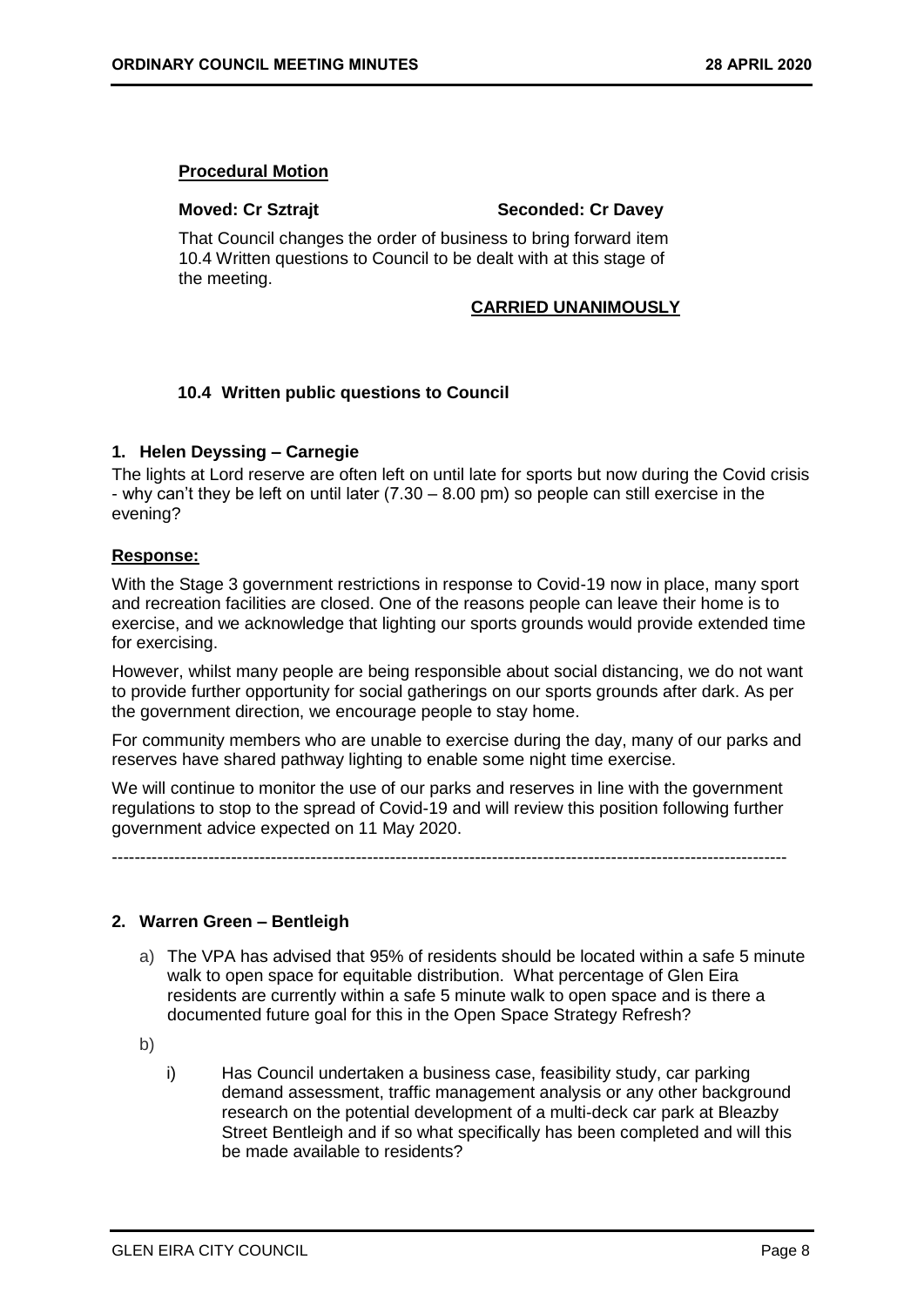#### **Response:**

a) The Victorian Planning Authority (VPA) identifies six open space planning principles to guide assessment of open space. A 5 minute walk (or 400m distance) to 95% of residents is one of these principles, along with access/connectivity, quality, quantity, diversity and sustainability. The VPA also notes that one element or factor in isolation cannot deliver a high quality open space network.

We don't capture the percentage of population outside the 5 minute catchment. Instead, Council's Open Space Strategy (Section 6) analyses the open space catchments and provides a detailed needs assessment for each area. This level of detail recognises the unique attributes and opportunities that different urban environments can play in meeting different community requirements. The methodology is consistent with best practice open space planning principles.

b)

i) Has Council undertaken a business case, feasibility study, car parking demand assessment A feasibility study and traffic management assessment has been undertaken to ascertain both the parking needs of the centre and the impacts on the local traffic network if the Bleazby Street car park increased in capacity.

This information will be made publicly available during future planned community consultation and engagement on this project.

### **3. Jeremy Joubran – Murrumbeena**

LXRA used many local roads to gain access to the rail corridor when undertaking construction works to remove the level crossing at Murrumbeena. Ella Street is one of these streets which was used by LXRA to get heavy plant and materials to the work face. Heavy vehicles caused extensive damage to the road pavement and created a safety issue, particularly for cyclist with thin road wheels. You would expect that a pre-condition survey would have been conducted on the local roads before works commenced and so it would be relatively easy to verify what damage has occurred during this time. As a resident in Ella Street, keen to know when LXRA and/or Glen Eira Council will resurface the pavement and reduce the risk of cyclists being injured.

-----------------------------------------------------------------------------------------------------------------------

### **Response:**

A pre-condition survey (dilapidation survey) was undertaken by Council to assess the condition of all Glen Eira Council assets prior to the commencement of Level Crossing Removal works, including road condition.

Council is currently working with the State Government on assessing the post-works condition of these assets and the rectification process.

-----------------------------------------------------------------------------------------------------------------------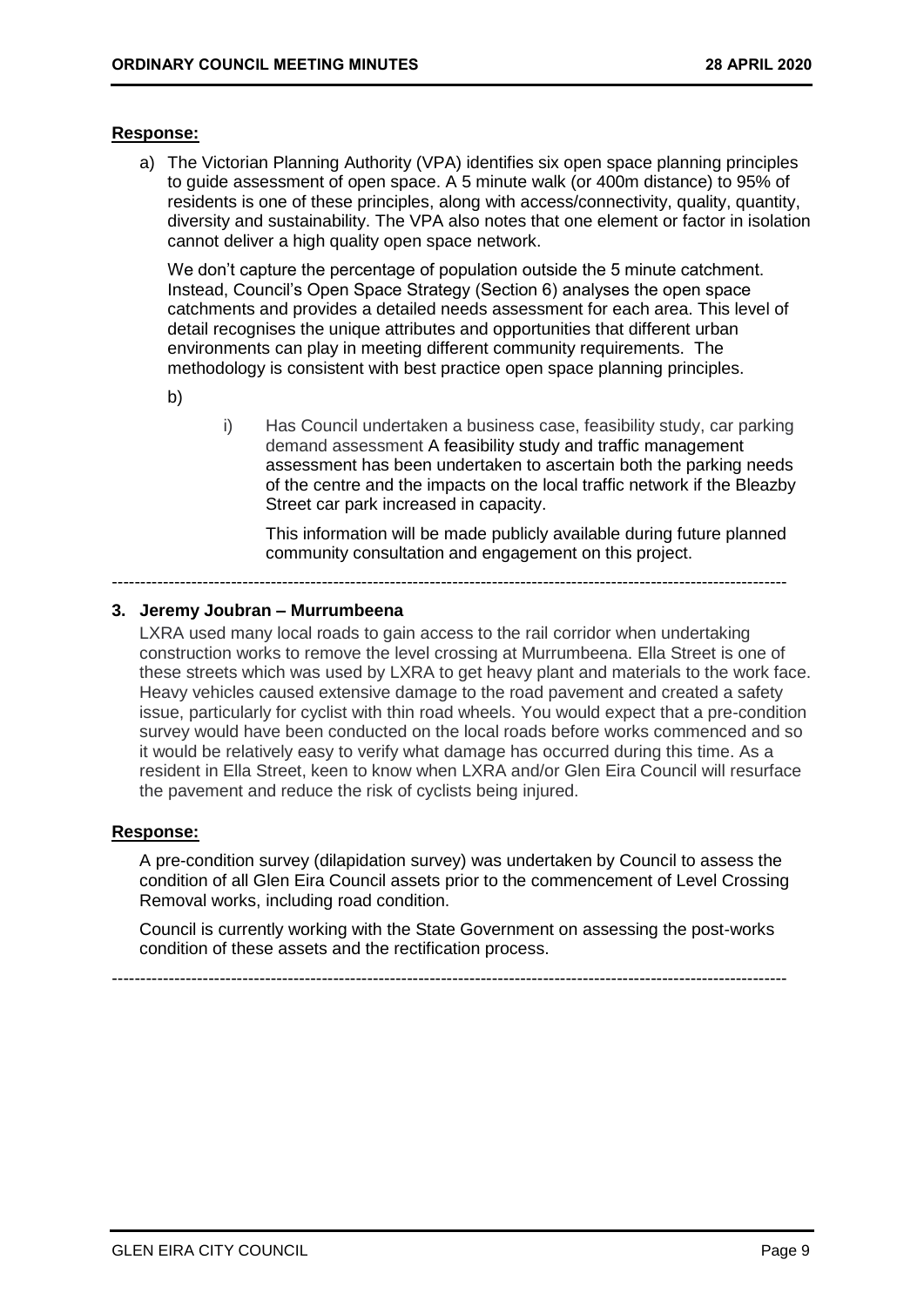#### **4. Marlene Laurent – East Bentleigh**

When will Council be making a decision regarding East Village?

#### **Response:**

It is anticipated that Council will consider the Planning Scheme Amendment for East Village at the 30 June Ordinary Council Meeting. Council will take into account the Planning Panel's recommendations for the Amendment and make its own decision on whether to adopt or abandon the Amendment (with or without modifications).

-----------------------------------------------------------------------------------------------------------------------

#### **5. Markus Oswald – Carnegie**

- 1. With a current open space reserve balance of \$23,978,716 and net increase in reserves of \$4,393,967 this financial year as at 31 March 2020, and only an adjustment for prior year expenses on eligible open space capital works projects this financial year, when and what on was the last expenditure for new open space made using the reserve? In addition, when does the council anticipate implementing and spending its proposed increased open space levy?
- 2. Will public questions be allowed at next week's Special Council Meeting?

#### **Response:**

1. During 2019-20, works at the following reserves are being partially funded by the Open Space Reserve in accordance with the Open Space Strategy:

EE Gunn Reserve ; Duncan MacKinnon Reserve; McKinnon Reserve; Caulfield Park and new open space for the Outer Circle Railway management plan as well as other minor works across the municipality.

The costs for these projects will be transferred from the Open Space reserve either at year-end or upon completion of the project.

The updated 10-year strategic resource plan will also have funds allocated for Open Space Strategy spending.

The new Open Space levy will only apply once it has been embedded into the Planning Scheme which ideally would occur in early 2021 but is dependent on receiving authorisation from the Minister for Planning, and the timing of the independent planning panel process.

2. No public questions will not form part of the agenda for next week's Special Council Meeting. Public questions may only be submitted for Ordinary Meetings of Council in accordance with clauses 31 and 32 of the Council Meeting Procedure Local Law.

#### -----------------------------------------------------------------------------------------------------------------------

#### **6. Bernadette Pierce – Caulfield South**

1. Council passed unanimously the motions 8.3 and 8.4 at the Council meeting of April 7<sup>th</sup> 2020: Instrument of Delegation to the Chief Executive Officer- Covid-19 Contingency Planning; Delegations under the Planning and Environment Act 1987- Novel Coronavirus Contingency Planning. The reason for these motions was to allow the efficient continuation of Council business should the Council not be able to achieve a quorum at Council meetings. There was much concern from residents that Local Government democracy was disregarded.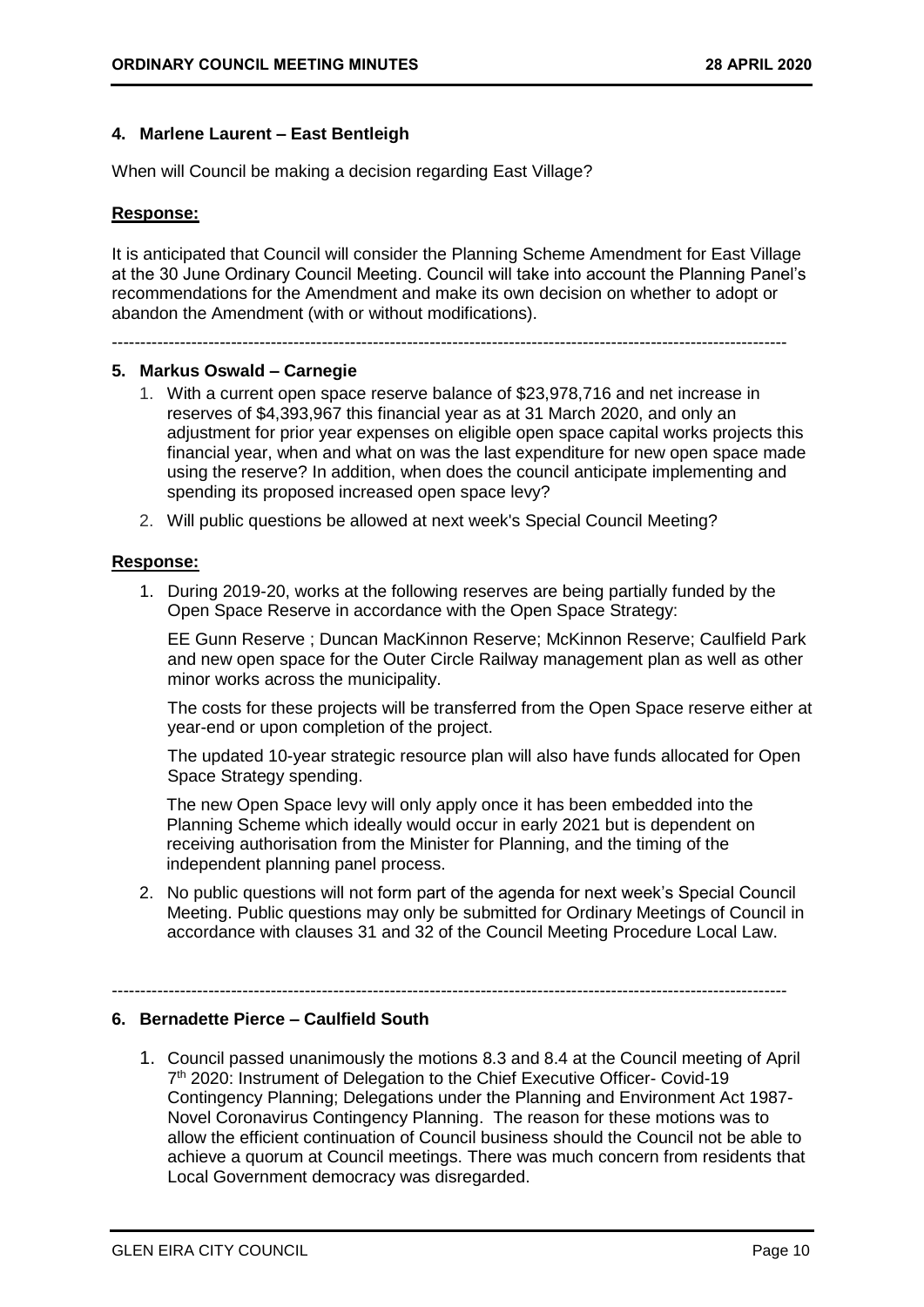Given the change in circumstances, and the ability now for Councillors to attend meetings online, when will Councillors revoke the Instruments of Delegation?

2. We note that Council is **presently working towards instituting online platforms** which will allow a Delegated Planning Forum and a Planning Conference to be conducted without having to physically meet. Given the nature of these meetings and the diversity of stakeholders in the planning process, it is important to ensure that any on-line platform is stable, reliable and facilitates accessibility, inclusiveness and transparency in the planning process.

We also note that Glen Eira City Council has spent a significant sum of money updating their online technology. Transparency and community consultation are the pillars of Local Government.

When will Council allow residents to again participate in Delegated Planning forums and Planning Conferences?

#### **Response:**

1. While the ability to conduct Council meetings via video conference should help in ensuring Council is able to achieve quorum, there is no guarantee of this should the pandemic adversely affect the health of 5 or more Councillors.

The resolution made at the 7 April Council Meeting, commits that the Instrument of Delegation, when in force, will be reviewed at least once every three months and that Council at an ordinary council meeting or special council meeting will resolve whether to vary, revoke it or leave it in place.

2. Council is continuing to work towards building appropriate online platforms to enable Delegated Planning Forums and Planning Conferences to recommence. It is important to note that local government is not the only sector body facing these challenges. Both the VCAT and Planning Panels Victoria are similarly working on their processes and systems to enable effective online platforms. At this time, we do not have a firm date in which this platform will become available. Notwithstanding this, Council continues to monitor the advice of the Chief Health Officer and the State Government regarding social distancing measures with the view to recommence these forums and conferences in a face to face format as soon as it is declared safe to do so. In the meantime, if you have an interest in a particular planning matter, we would encourage you to contact Council's Urban Planning Team to discuss the matter with the relevant planning officer.

#### **7. Bette Hatfield – Caulfield North**

a) Re Agenda Item 8.3 Proposed Heritage Protection for 87 & 89 Kambrook Road, Caulfield North

-----------------------------------------------------------------------------------------------------------------------

This Agenda Item recommends removing these two properties from the Kambrook Road Heritage Precinct interim (Amendment C208) and permanent heritage listings which will enable redevelopment of the site.

Given the Council's recent (2019-2020) recognition of both the significance of heritage in shaping our urban environment and that the properties contribute to the Kambrook Road Heritage Precinct, could Council advise what controls are proposed to be introduced to ensure that any proposed redevelopment includes design features that will enhance, rather than diminish, the character of this Heritage Precinct?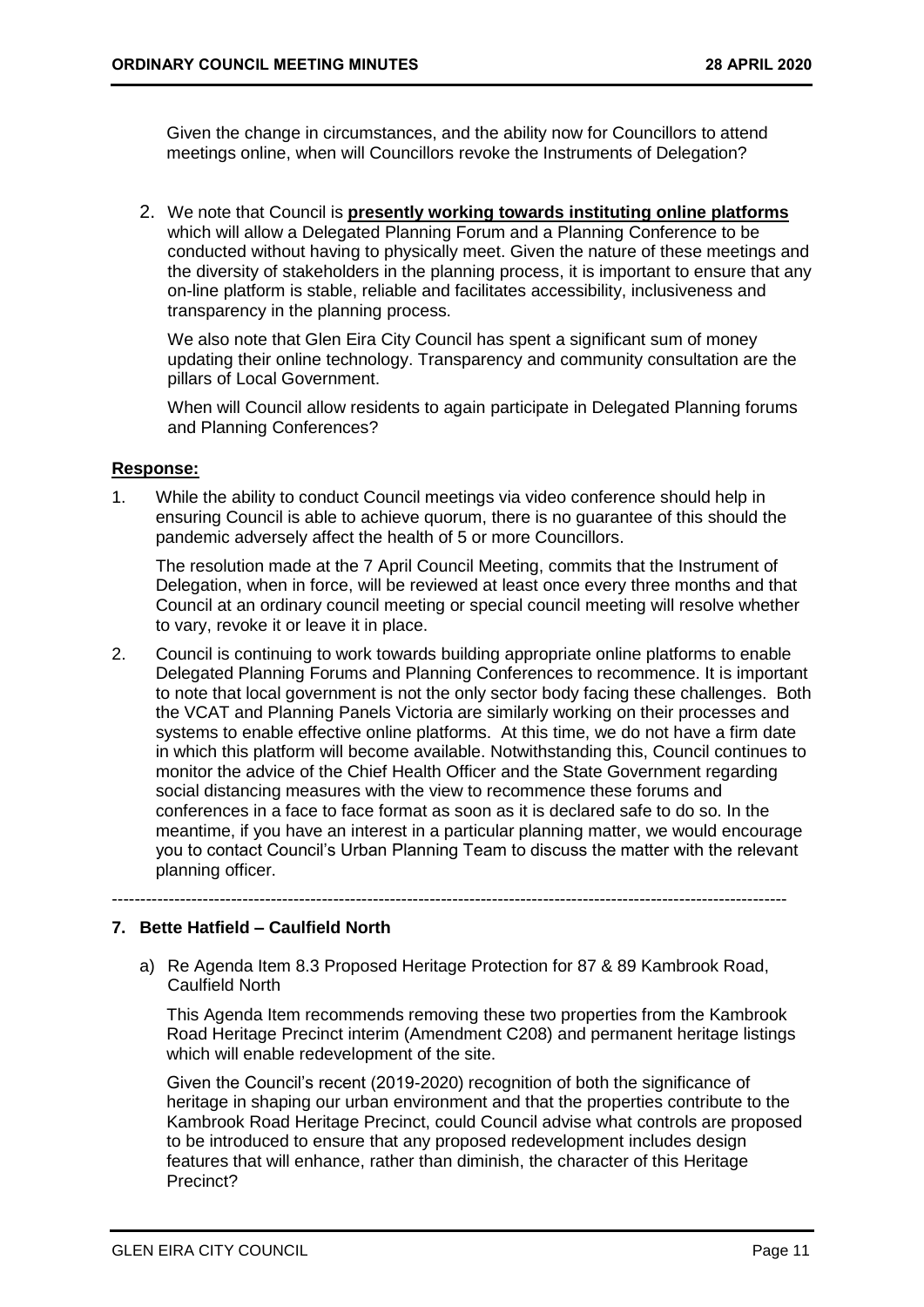#### b) **Interim Height Limits for Neighbourhood Activity Centres**

In February, 2018 Council approved and authorised preparation of planning scheme amendments for a 5 storey height limit for the Commercial and Mixed Use Zones in Glen Eira's Neighbourhood Activity Centres. At the last Council Meeting (7/04/2020), in response to a public question Council advised that this *"work is currently underway"* , however, no scheduled completion date was mentioned.

Currently a number of these Activity Centres are receiving planning permit applications which exceed

- that 5 storey limit, and
- the interim height controls that exist in Glen Eira's 3 major activity centres.

Since Agenda Item 8.5 mentions the effectiveness of the Interim Height Controls in the major activity centres, is Council proposing to introduce similar interim height controls (Design & Development Overlays) for Glen Eira's Neighbourhood Activity Centres? If not, when will Council complete preparation of the amendments approved earlier.

#### **Response:**

- a) The report refers to removing 87 and 89 Kambrook Road as 'contributory' buildings within the draft Kambrook Road Precinct. In doing this it may still be appropriate to include these properties in the Heritage Overlay but as 'non-contributory'. This is to be confirmed. If this is the outcome and a permit application is made after such controls are in place, there is policy in the planning scheme that new development is respectful of the existing scale, rhythm, massing, form and siting of significant and contributory buildings when viewed from the street.
- b) In order to substantiate a request for interim height controls, councils are required to undertake place-based strategic work. This process takes both extensive time and resources, and Council is unable to undertake this process across all of our activity centres concurrently. As such, Council has committed to a staged rollout, with work presently underway for Caulfield Station Precinct and Glen Huntly. Focus will then move onto neighbourhood activity centres.

The initial strategic work for our activity centres has been set by Council through the adoption of the Glen Eira City Plan and Quality Design Guidelines. Officers are currently working on translating these documents into the Glen Eira Planning Scheme, which will enable these policies to carry statutory weight when considering planning applications.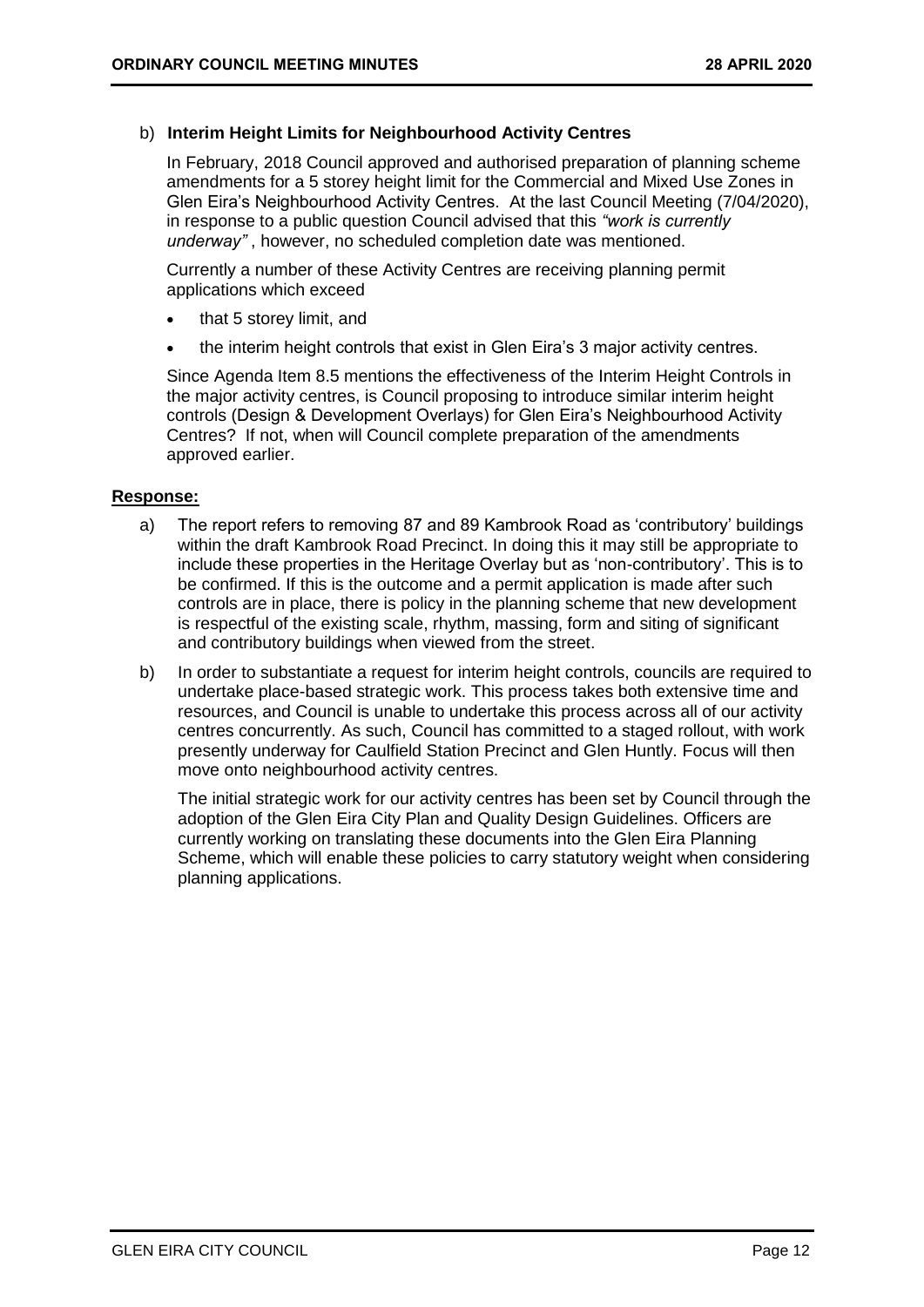### <span id="page-12-1"></span><span id="page-12-0"></span>**8. OFFICER REPORTS (AS LISTED)**

### **8.1 501-503 HAWTHORN ROAD CAULFIELD SOUTH**

#### **Moved: Cr Silver Seconded: Cr Sztrajt**

That Council issues a Notice of Refusal to Grant a Planning Permit for Application No. GE/DP-32799/2019 for construction of a three storey building containing 16 dwellings over one level of basement car parking at 501-503 Hawthorn Road Caulfield South in accordance with the following grounds:

- 1. The bulk, scale and form of the proposed development is excessive and will appear overly dominant from the immediate surrounding streets and will not adequately respect the existing or preferred neighbourhood character contrary to Clause 15.01-1R (Urban design – Metropolitan Melbourne), Clause 15.01-1S (Building Design), Clause 15.-1-5S (Neighbourhood Character) and Clause 22.07 (Housing Diversity Area).
- 2. The height, bulk, scale and form of the proposed is excessive and is not complementary to the role and scale of the Hawthorn Road tram route.
- 3. The proposed development does not satisfy the objectives of Clause 55 as follows:
	- 55.02-1: Neighbourhood Character
	- 55.02-2: Residential Policy
	- 55.03-1: Street Setback
	- 55.03-3: Site Coverage
	- 55.04-1: Side and Rear Setbacks

## **CARRIED UNANIMOUSLY**

### **8.2 HERITAGE REVIEW OF 58 LUMEAH ROAD, CAULFIELD NORTH**

#### **Moved: Cr Silver Seconded: Cr Sztrajt**

That Council:

- 1. In considering the 'Light House', 58 Lumeah Road, Caulfield North heritage citation, does not endorse it.
- 2. Requests officers to advise the Department of Environment, Land, Water and Planning that the request for interim heritage controls is withdrawn.

## **CARRIED**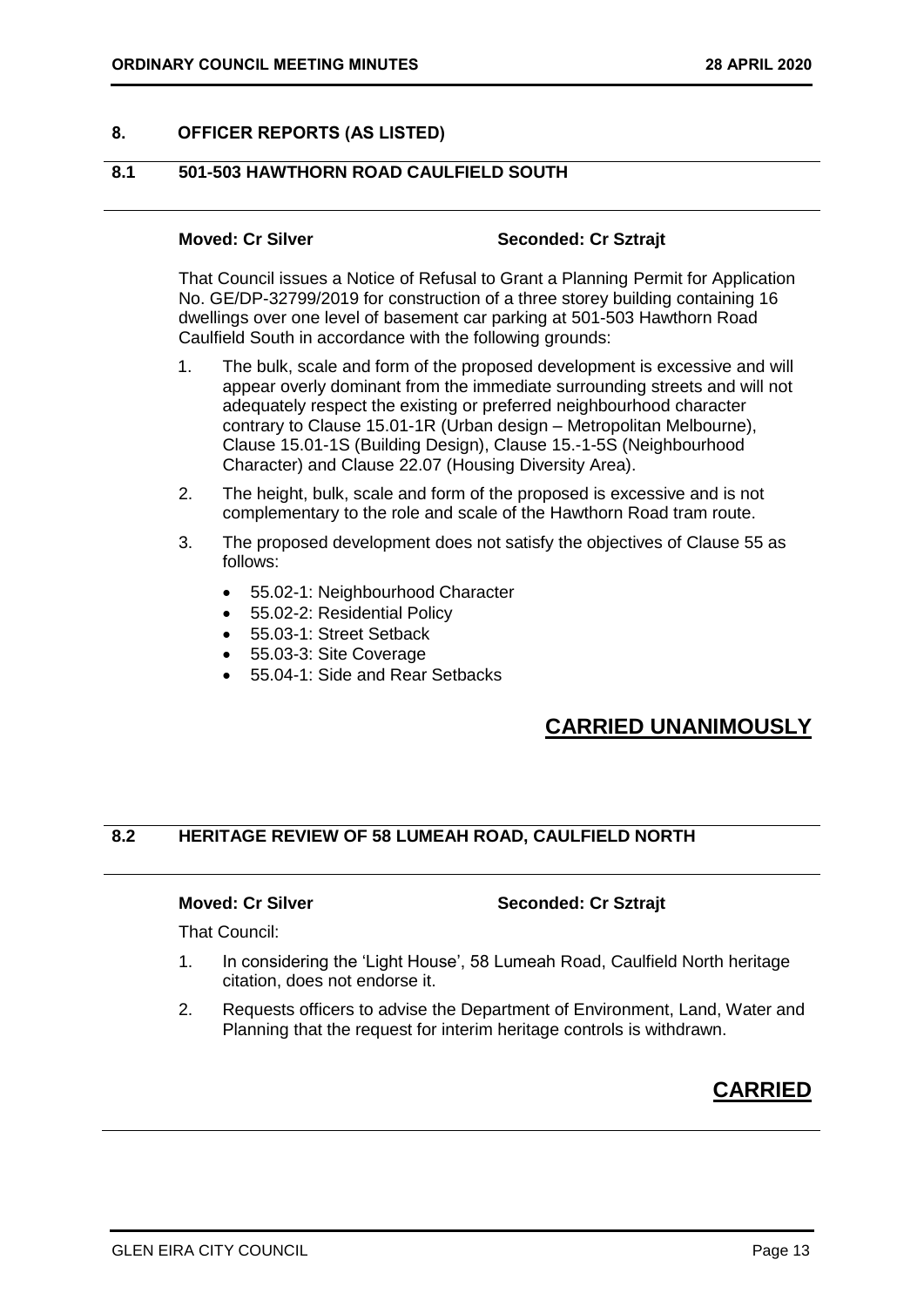### <span id="page-13-0"></span>**8.3 PROPOSED HERITAGE PROTECTION FOR 87 AND 89 KAMBROOK ROAD CAULFIELD NORTH**

**Moved: Cr Silver Seconded: Cr Sztrajt**

That Council resolves to:

- 1. remove 87 and 89 Kambrook Road, Caulfield North from the proposed Kambrook Road Precinct.
- 2. authorise Council officers to withdraw the interim controls C208glen lodged with the Department of Environment, Land, Water and Planning (DELWP).
- 3. not pursue permanent heritage controls for 87 and 89 Kambrook Road, Caulfield North.

## **CARRIED UNANIMOUSLY**

### **8.4 VCAT WATCH**

**Moved: Cr Hyams Seconded: Cr Magee**

That Council notes the applications currently before the Victorian Civil and Administrative Tribunal.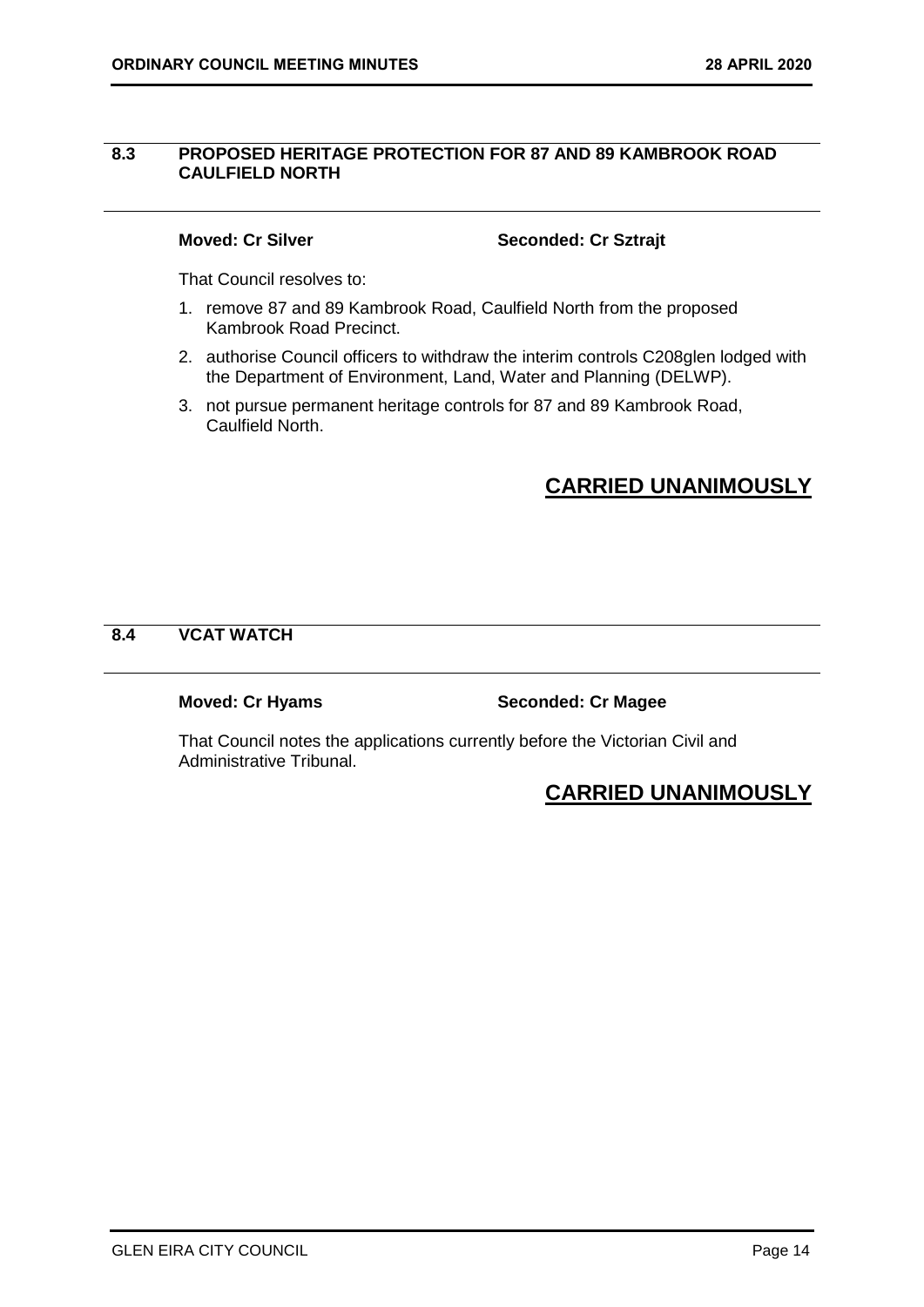### <span id="page-14-0"></span>**8.5 NEW DWELLINGS APPROVED BY VCAT DECISIONS THAT HAVE SET ASIDE COUNCIL'S DECISION**

#### **Moved: Cr Magee Seconded: Cr Hyams**

That Council notes:

- 1. there has been a reduction in the number of planning decisions by Council being appealed to VCAT;
- 2. the number of dwellings approved by VCAT, through 'set aside' decisions, have decreased substantially;
- 3. the implementation of the interim Structure Plan controls for the Bentleigh, Carnegie and Elsternwick activity centres have contributed to these reductions; and,
- 4. the changes implemented by the Urban Planning team in respect to improved processes and engagement with all parties have also contributed to these reductions.

## **CARRIED UNANIMOUSLY**

### **8.6 LEASE WITH SCOUT ASSOCIATION OF AUSTRALIA (VICTORIA)**

### **Moved: Cr Davey Seconded: Cr Hyams**

That Council:

- 1. seeks the formal approval of the Department of Environment, Land, Water and Planning to enter into a new lease with the Scout Association of Australia, Victorian Branch for occupation of Crown Land at Boyd Park, Murrumbeena; and
- 2. subject to that approval, authorises officers to finalise the terms of a new lease with both parties noted above; and
- 3. executes the above lease in an appropriate manner by affixing the Council Seal.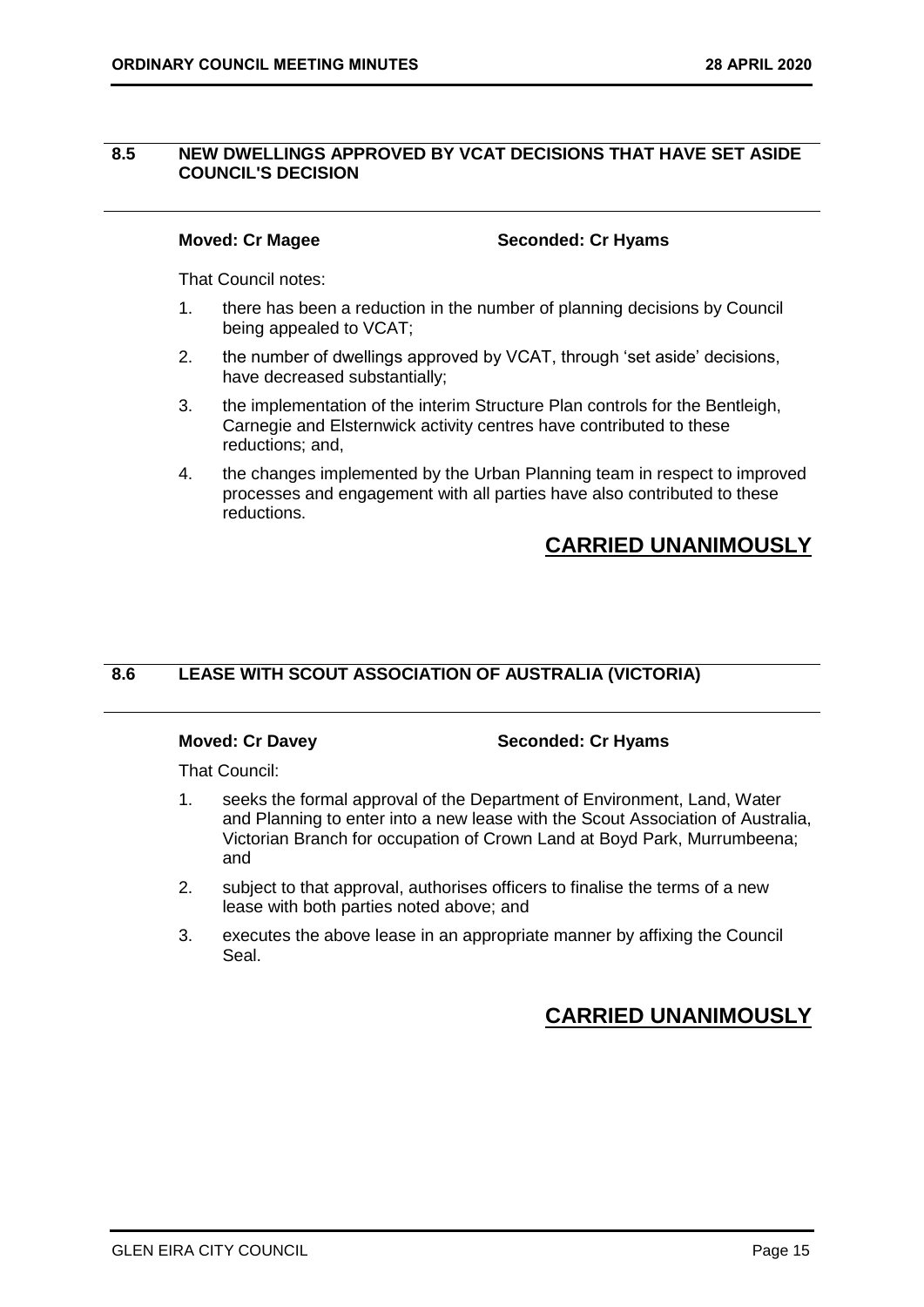### <span id="page-15-0"></span>**8.7 LEASE WITH CAMELOT TRAFFIC SCHOOL**

**Moved: Cr Hyams Seconded: Cr Magee**

That Council:

- 1. authorises officers to finalise the terms of a new year lease with Camelot Traffic School Pty Ltd including a lease term of 1 year with an option for a further 1 year; and
- 2. executes the above lease in an appropriate manner by affixing the Council Seal.

## **CARRIED UNANIMOUSLY**

### **8.8 LEASE WITH VICTORIAN RAIL TRACK CORPORATION (VICTRACK) - RAILWAY LOT 20 ELSTERNWICK**

**Moved: Cr Silver Seconded: Cr Davey** 

That Council:

- 1. authorises officers to finalise the terms of a five (5) year lease with Victorian Rail Track Corporation (VicTrack) ABN 55 047 316 805; and
- 2. executes the above lease in an appropriate manner and by affixing the Council Seal.

## **CARRIED UNANIMOUSLY**

#### **8.9 FINANCIAL MANAGEMENT REPORT FOR THE PERIOD ENDING 31 MARCH 2020**

#### **Moved: Cr Magee Seconded: Cr Hyams**

That Council notes the Financial Management Report for the period ending 31 March 2020.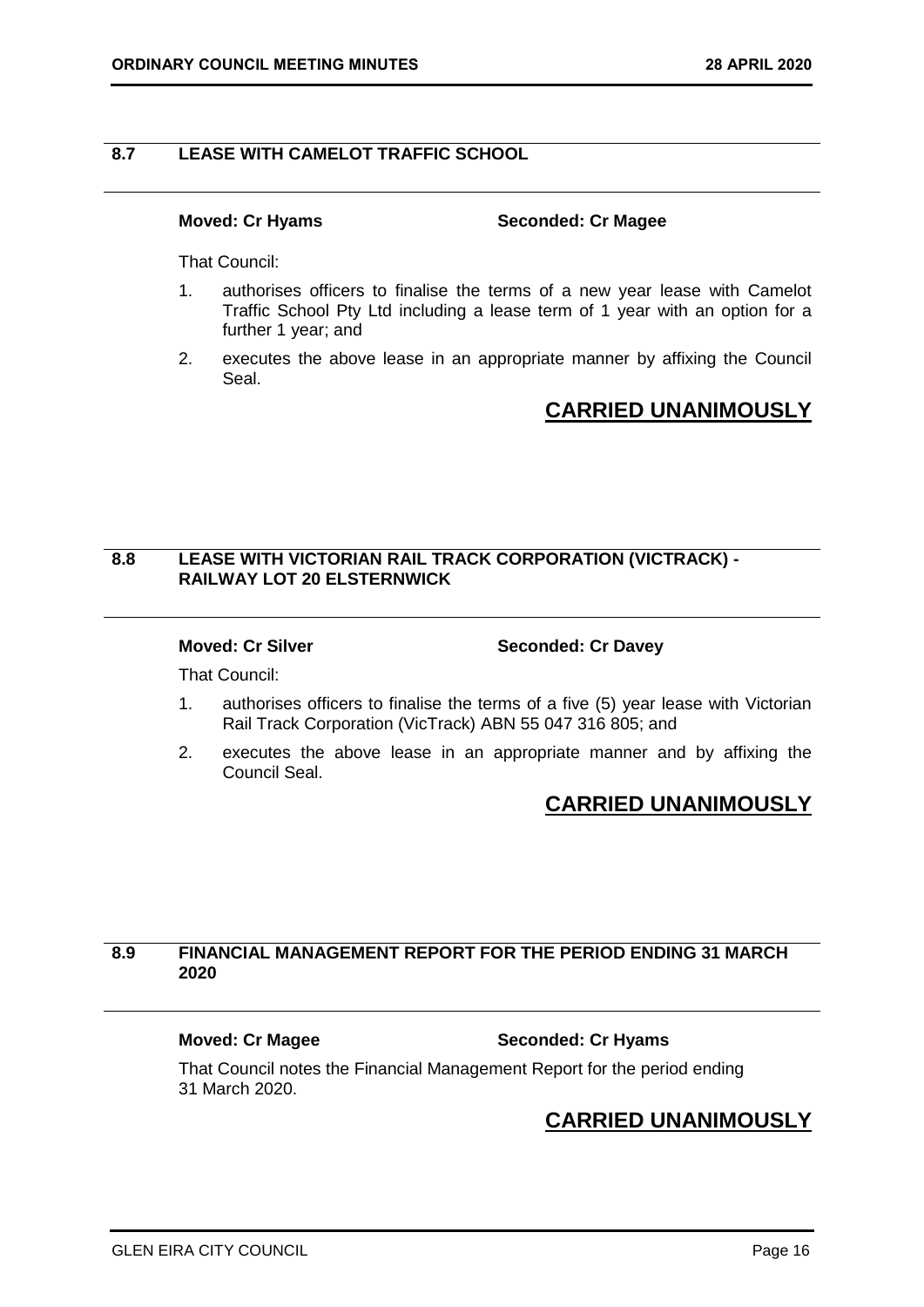### <span id="page-16-0"></span>**9. URGENT BUSINESS**

<span id="page-16-1"></span>This item was dealt with at an earlier stage of the meeting.

#### <span id="page-16-3"></span><span id="page-16-2"></span>**10. ORDINARY BUSINESS**

### **10.1 Requests for reports from a member of Council staff - Nil**

- **10.2 Right of reply - Nil**
- <span id="page-16-4"></span>**10.3 Councillor questions - Nil**

### **10.4 Written public questions to Council**

<span id="page-16-5"></span>This item was dealt with at an earlier stage of the meeting.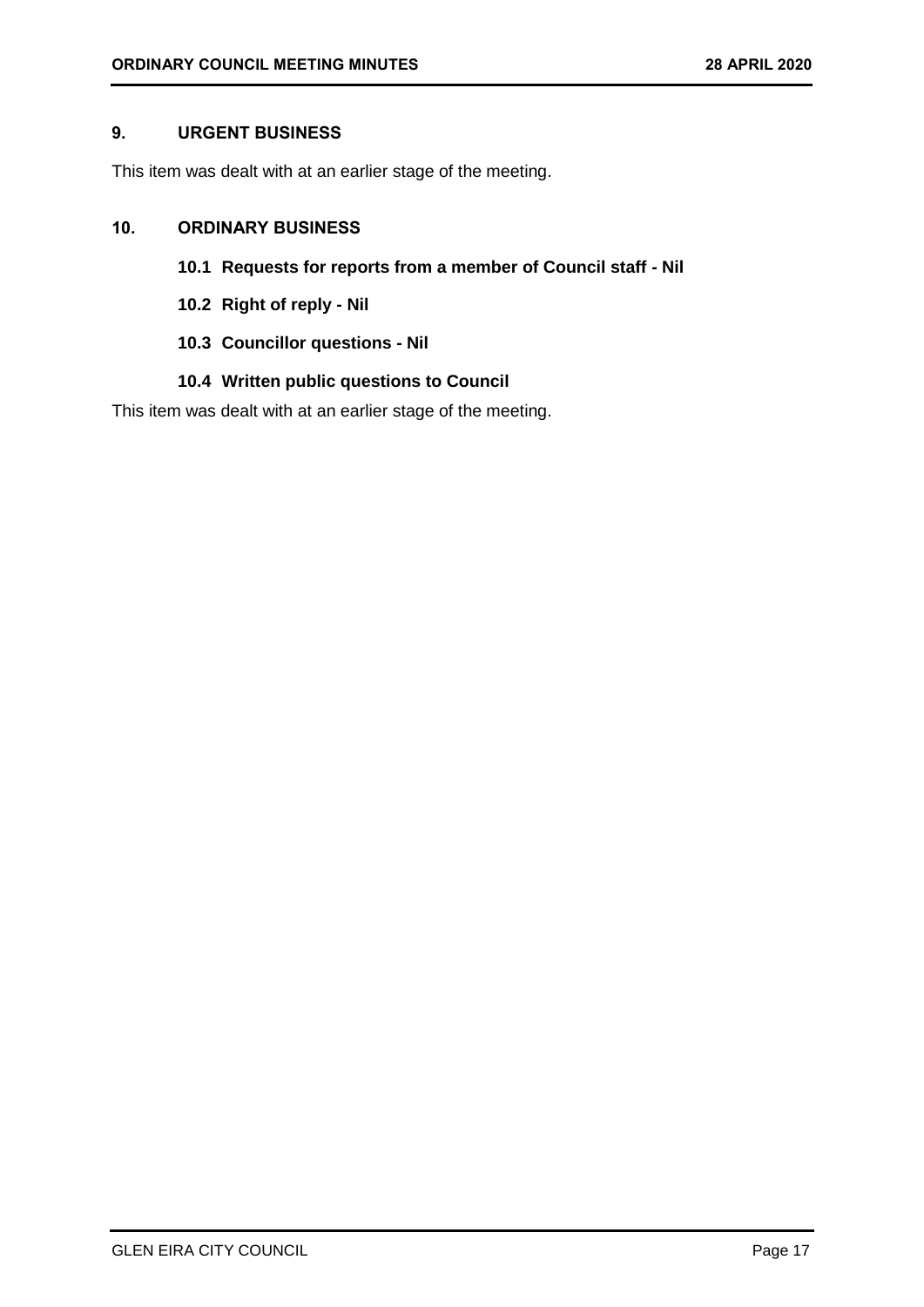### <span id="page-17-0"></span>**11. CONFIDENTIAL ITEMS**

#### **Moved: Cr Hyams Seconded: Cr Magee**

That pursuant to Section 89(2) of the Local Government Act 1989, the Council resolves that so much of this meeting be closed to members of the public, as it involves Council consideration of matters coming within some or all of the following categories listed in Section 89(2) of such Act.

- (a) Personnel matters;
- (b) The personal hardship of any resident or ratepayers;
- (c) Industrial matters;
- (d) Contractual matters;
- (e) Proposed developments;
- (f) Legal advice;
- (g) Matters affecting the security of Council property;
- (h) Any other matter which the Council or Special Committee considers would prejudice the Council or any person;
- (i) A resolution to close the meeting to members of the public.
- 11.1 Tender 2020.48 Provision for Internal Audit Services *Local Government Act 1989 - Section 89(2) (d)*

## **CARRIED UNANIMOUSLY**

The Deputy Mayor advised that after consideration of the confidential item the meeting will be closed.